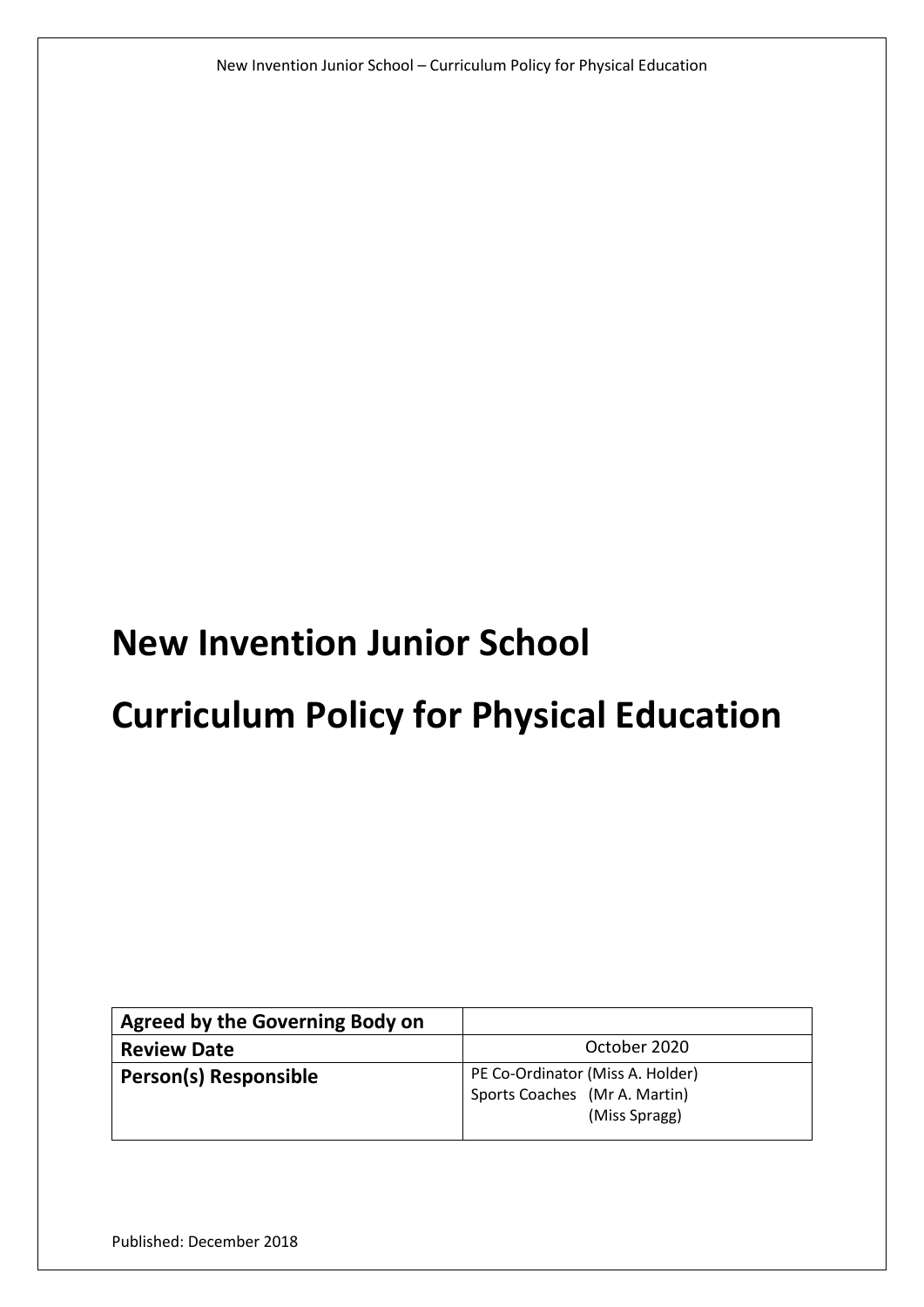*We aim to teach and prepare your child today, for their tomorrow.*

# **Philosophy of Physical Education**

Physical Education is a foundation subject in the National Curriculum.

The National Curriculum states that:

A high-quality physical education curriculum **inspires all pupils to succeed and excel in competitive sport** and other physically-demanding activities. It should provide opportunities for **pupils to become physically confident** in a way which **supports their health and fitness**. Opportunities to **compete in sport and other activities build character** and help to **embed values such as fairness and respect.**

#### **Aims**

New Invention Junior School (in accordance with the National Curriculum) aims to:

- Promote a healthy and fulfilling lifestyle by developing pupils' self-motivation to take part in physical activity outside school as recreation:
	- **•** by developing a positive attitude and interest in a wide range of physical activities
	- **•** by raising an awareness of issues regarding health related fitness
- Contribute to the physical development of each child:
	- size, strength, fitness, speed, gross and fine motor skills
	- aesthetic appreciation and understanding of Dance and Gymnastics
- Develop competence to excel in a broad range of physical activities
- Help establish the individual child's self-esteem and confidence. To develop social skills (co-operating in groups, playing fairly to rules, mixing with children from other schools).
- Are physically active for sustained periods of time
- Engage in competitive sports and activities
	- Including every class participating in intra-school competition (competition within the school) at the end of every unit of work.
- Ensure every child has the opportunity to take part in morning and after school sports clubs, as well as external competitions and tournaments (linked to Access policy).
- Lead a healthy lifestyle
- Links to Government targets to reduce obesity and associated diseases.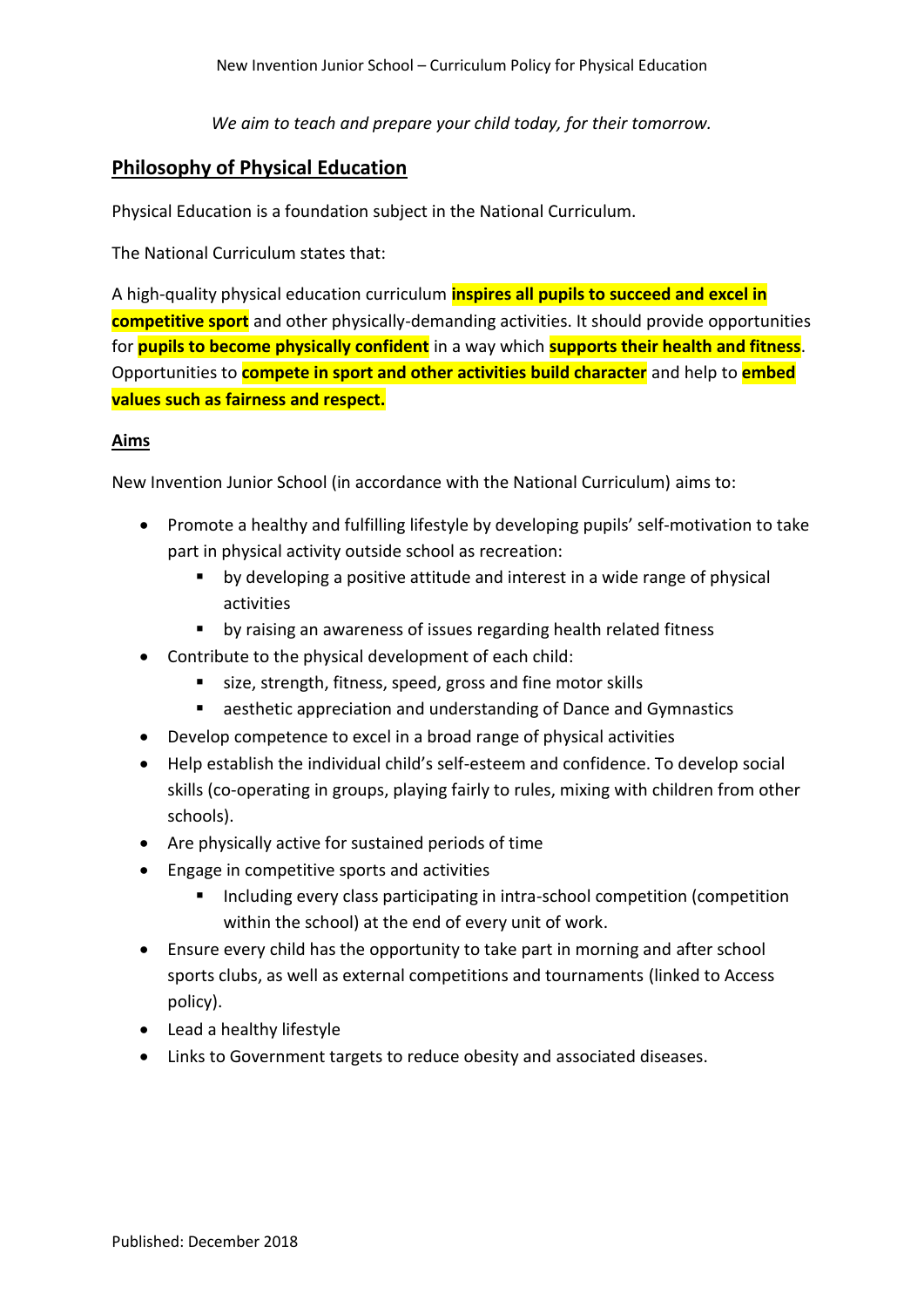#### Curriculum Framework

Teachers and sports coaches will use the curriculum framework as a starting point when planning each learning journey pupils will be taught in Physical Education. A progression map has been devised to ensure that all areas of PE are taught in an integrated, sequential and structured manner whilst also promoting progression across and within year groups. Pupils will build upon prior learning, thus providing a fully integrated and progressive experience across the key stage.

At New Invention Junior School, we will:

- Follow a broad and balanced PE curriculum fulfilling the demands of the new National Curriculum.
- Ensure that every child has the opportunity to represent New Invention Junior School in a competitive sports fixture.
- Aim to develop the fitness of individual pupils, through use of a good pace in lessons and by incorporating fitness activities into physical education lessons (where appropriate).
- Aim to ensure every child can swim at least 25m and has basic water skills (by the end of Year 6).
- Involve the outside community as much as possible, for e.g. Sports Day,, interschool and intra-school matches (Streetly and Wilenhall Cluster).
- Provide enjoyable experiences, where positive attitudes of sensitivity, co-operation, competition and tolerance will be developed.

#### Inclusion

Inclusion in Physical Education means that all children have access to and are given confidence, regardless of race, gender and ability. At New Invention Junior School, we continually assess and develop a programme of study that meets the needs of all children, providing equal opportunities, inclusion of SEN, medical conditions and physical disabilities (by modifying and playing mini versions of games and practices). The support provided may take many forms including:

- Providing extra help and guidance to reinforce learning of coaching skills/concept
- Subdivide coaching skills into smaller steps within a lesson
- Work with a target group
- Provide extra opportunities to practice key skills
- Mixing groups in terms of gender and ability
- Structuring activities so all are **fully** involved
- Giving all children an opportunity to share their work. For instance, allowing time at the end of a Gymnastics lesson for the whole class to perform their sequences.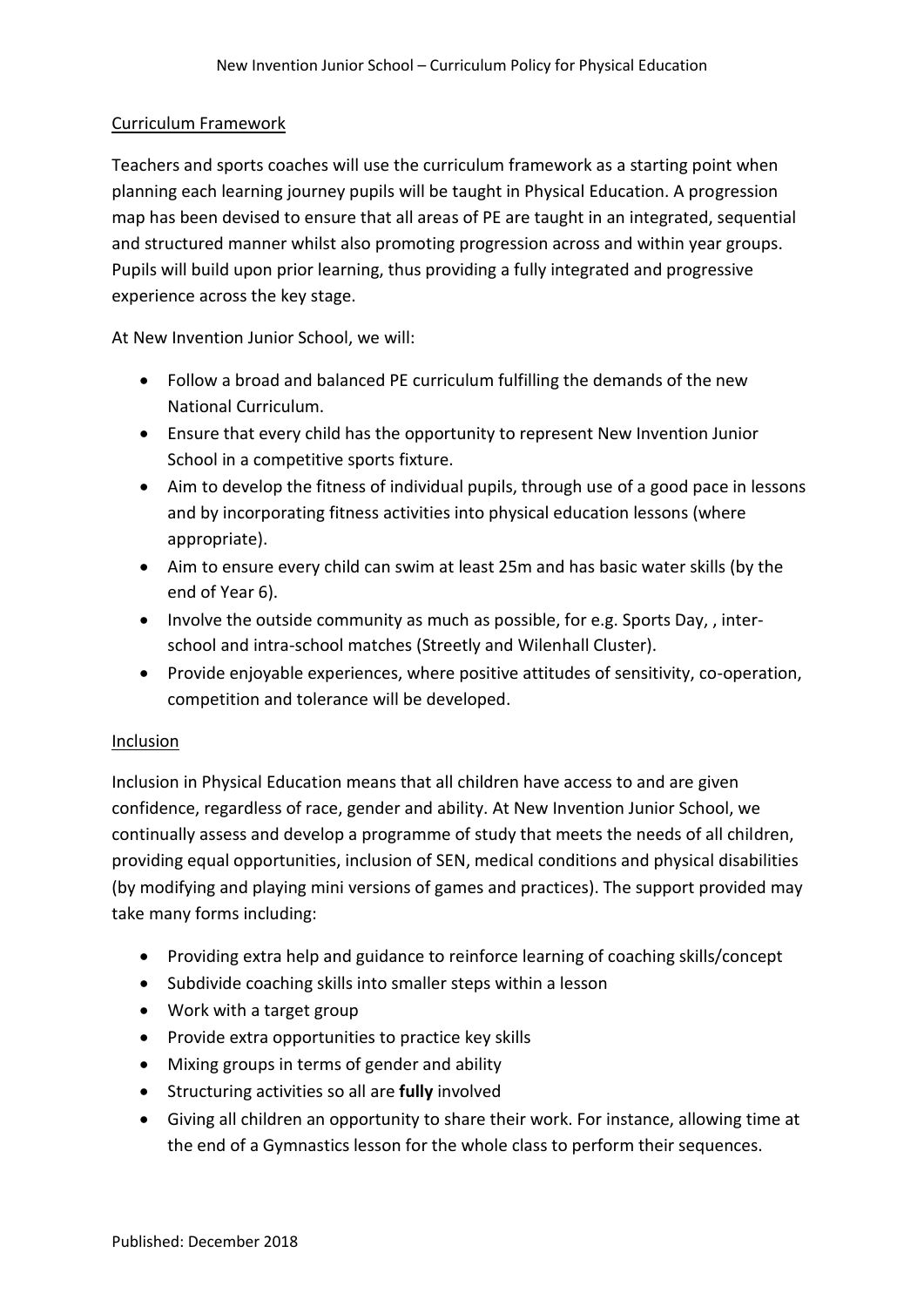- Considering the needs of children with physical or learning difficulties and taking the necessary steps (by enlisting extra help, adapting equipment or differentiating tasks) to ensure they have equal access to the curriculum.
- Considering ways in which to support EAL children. For instance, simplifying language, using other children to translate, or demonstrating rather than speaking.
- Recognising the need to extend more able pupils and if necessary, referring them to the subject leader/gifted and talented co-ordinator. Once identified, they may then be further extended by discussing their potential with parents or carers and seeking opportunities for individuals.

## **Sport Premium**

The government is providing additional funding of £150 million per annum to improve provision of physical education (PE) and sport in primary schools. This funding – provided jointly by the Departments of Education, Health and Culture, Media and Sport – will be allocated to primary school head teachers. This funding is ring-fenced and therefore can only be spent on provision of PE and sport in schools.

Sports Premium funding objectives:

**Key indicator 1:** The engagement of all pupils in regular physical activity – Chief Medical Officer guidelines recommend that primary school pupils undertake at least 30 minutes of physical activity a day in school

**Key indicator 2:** The profile of PESSPA being raised across the school as a tool for whole school improvement

**Key indicator 3:** Increased confidence, knowledge and skills of all staff in teaching PE and sport

**Key indicator 4:** Broader experience of a range of sports and activities offered to all pupils

**Key indicator 5:** Increased participation in competitive sport

Measuring the impact of Sports Premium Spending:

PE leaders, management and coaches from Sports Plus work together to provide support and monitor impact for the pupils in PE. Activities and provision are carefully planned for and evaluated by these staff, who monitor the impact on the pupils in a variety of ways:

- Evidence arising from observations of learning taking place in lessons.
- Pupil voice opportunities: discussions with pupils about the activities they have undertaken and their experience of teaching and learning in PE.
- Discussions about teaching and learning with teachers and coaches.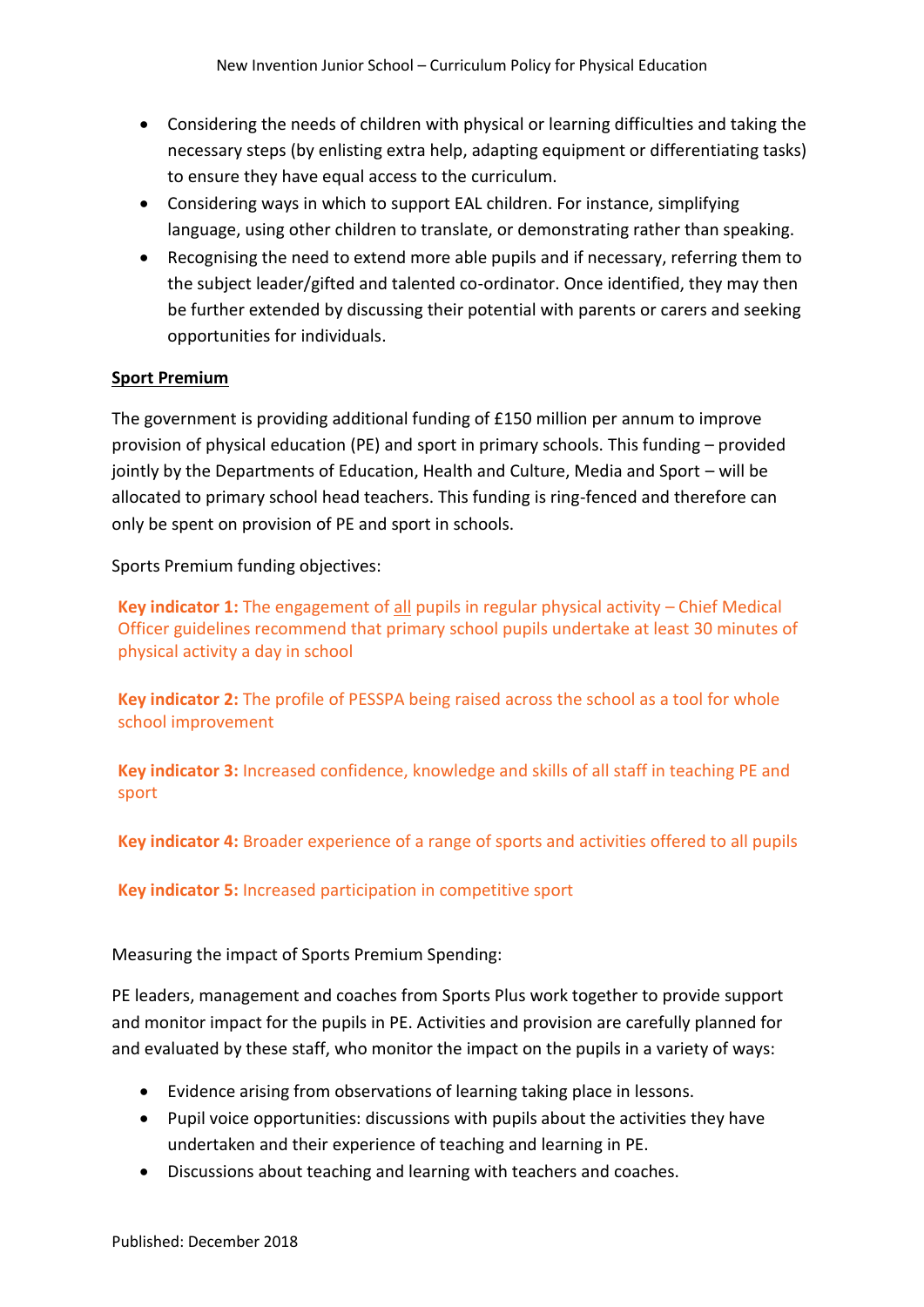• The views of pupils and staff.

How we are using Sports Premium:

- **Hiring specialist PE teachers** or qualified sports coaches (Sports Plus) to work with primary teachers when teaching PE
- Paying for **professional development** opportunities for teachers in PE and sport
- Providing cover to release primary teachers for **professional development** in PE and sport
- Running **sport competitions**, or increasing pupils' participation in competitions
- Buying **resources** for PE to enhance the learning and support the teaching of the subject
- Buying **quality assured professional development** modules or materials for PE and sport
- Providing places for pupils on **after school sports clubs** and holiday clubs
- Taking part in out of school activities to create opportunities for children.

This may be amended by the Head Teacher throughout the year in discussion with the PE subject leader and other members of staff, where alterations are deemed to be in the best interest of the children to provide additional opportunities for them.

Wilenhall E-Act Academy and Sports Plus are the schools/companies we continue to consult when improving and implementing our School Sport Plan. They all have a **wide range of knowledge and experience** with school sport and PE and we use them to **identify our strengths** and **areas of development** and provide us with **feedback** on how to **improve** our best practice. We are **dedicated** to developing **innovative sports education**, which will help our pupils live a **healthy, fun and active lifestyle.** 

#### Time Allocation

The government stipulates that all children should be given a '5 hour offer' of PE and Sport. This is: 2 hours of PE lessons per week in curriculum time, an additional 1 hour through clubs and extra-curricular activities on school site and a further 2 hours through a mixture of school and community/club organised sport. In addition, every class is expected to participate in daily 'WakeNShake' style exercises/ supermovers activities at various points of the day.

#### Units of Work

The lead sports co-ordinator will identify from the curriculum map a 5-7 week unit of work each class will be following. A detailed medium term plan will be developed which will clearly show the learning intention, success criteria, key vocabulary, teaching input and activities within various units (Invasion Games, Gymnastics, Dance, Net Wall, Striking/Fielding and Athletics).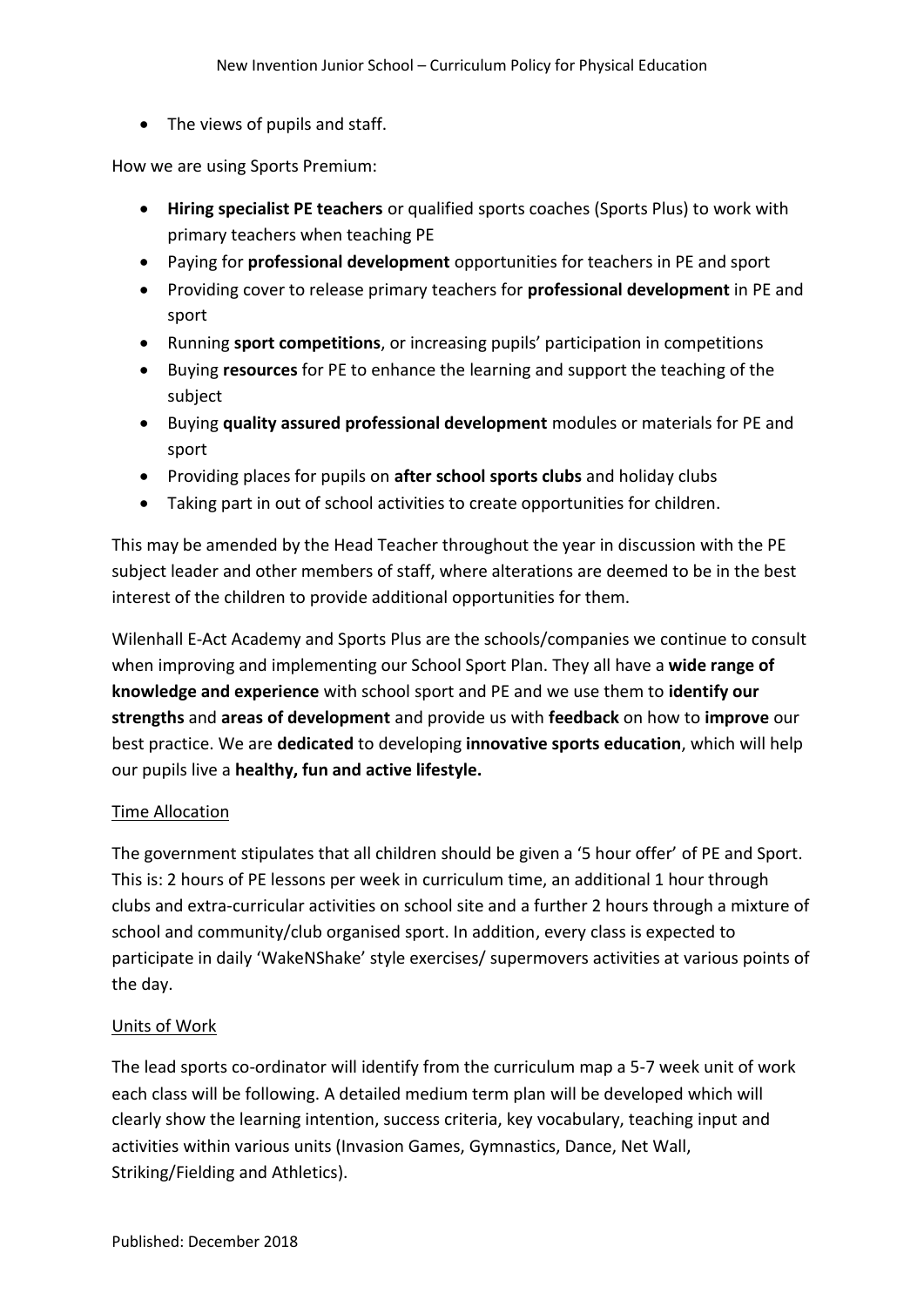#### Individual Lessons

Teachers and sports coaches who are teaching PE lessons are free to deliver lessons in creative and innovative ways that are appropriate to the needs of their pupils whilst also ensuring that all appropriate skills and techniques are included to provide a balanced experience. Lessons will be planned to ensure a logical progression whilst also ensuring that skills are not taught in isolation with a clear end objective. This objective may be realised explicitly in the final lesson (for example, with a final performance in Dance, or a full (age appropriate) rules tournament in Invasion Games).

#### Basic Lesson Plan

Warm Up: 5-10 minutes gentle exercise and stretching

Review previous lesson – individual or paired work and link together lessons and topics

Development – more challenging tasks in small groups

Conclusion – transfer skill(s) learnt to final activity with maximum involvement e.g. playing small sided games, performing a sequence in Gymnastics

Further points to be considered by teaching staff/sports coaches:

- Insist on correct and safe PE kit (see Health and Safety section)
- Use both teacher and pupil demonstrations rather than relying on just verbal explanation wherever possible; make an effort to vary children chosen during demonstrations.
- Ensure pupils are watching and listening carefully when demonstrating coaching points.
- Select a mixture of competitive and non-competitive activities.
- Choose activities which provides for maximum involvement of **all** pupils. For e.g. do not play full-sided (11-a-side football) if weaker players will have little contact with the ball.
- Ensure a mix of abilities as much as possible. In games, this will develop the skills of the weaker players whilst ensuring a fair competition. In Dance and Gymnastics, this will encourage less confident pupils to be more involved in a group activity.
- Develop pupils understanding of an honest competition working towards children refereeing their own games.
- Choose appropriate equipment to suit the **age** and **ability** of all pupils, for e.g. in rounders, progressing from throwing the ball, to using a wide tennis bat, to using a rounders bats.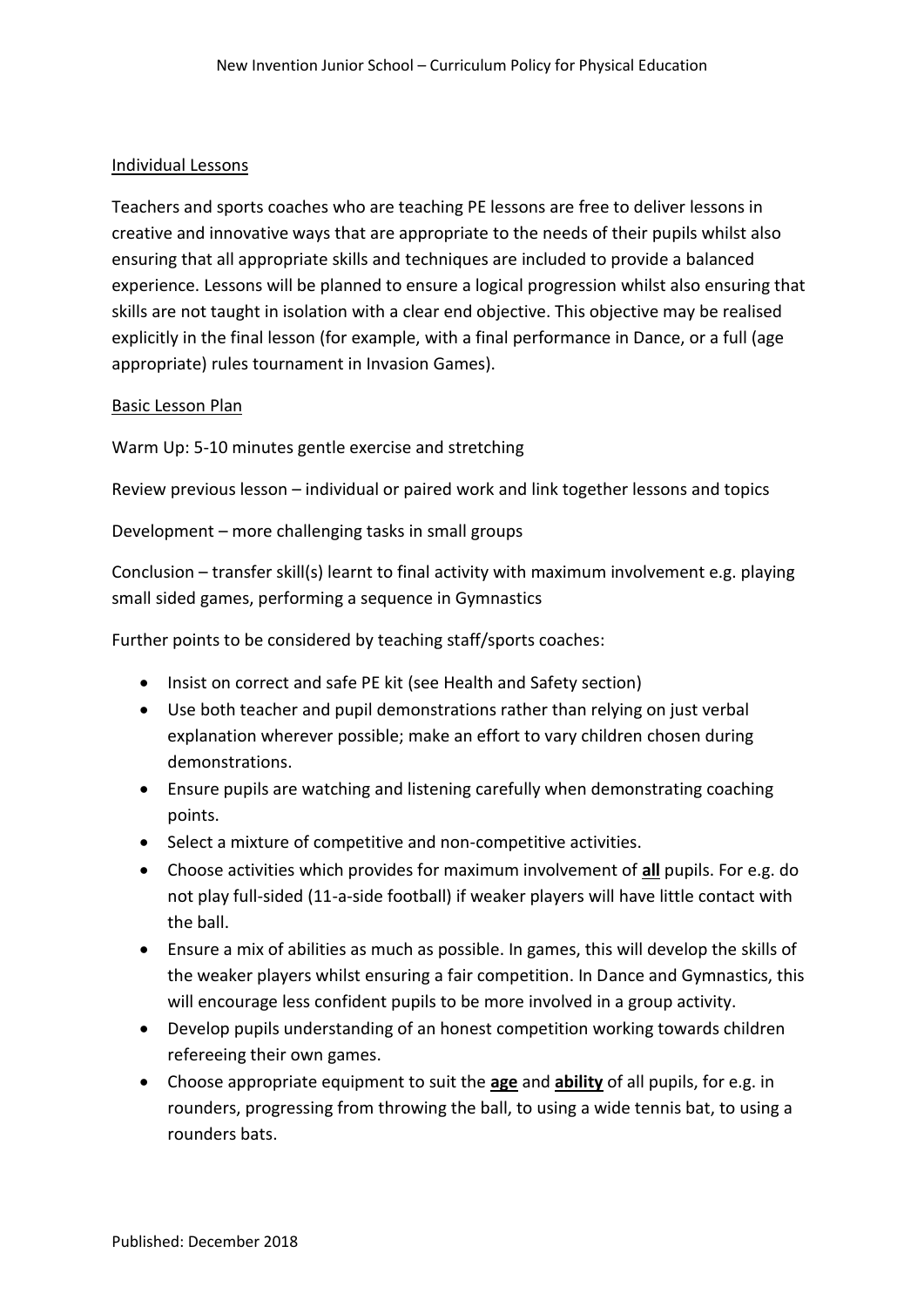- Develop a sense of responsibility within pupils to safely take equipment out and properly store.
- Ask key questions that encourages pupils to develop an understanding of how and when to apply the skills they have been taught in a gaming situation, for e.g. when to use a chest pass in Basketball rather than an overhead pass.
- Where appropriate, provide an opportunity which allows for pupils to express and develop their own ideas and encourages independence. For e.g. creating their own game and developing their own rules and scoring system.

## Swimming

Swimming sessions will be planned and taught by trained instructors, all of whom will liaise with the lead PE co-ordinator and head teacher as appropriate. Swimming sessions have been risk assessed and all staff including supervisory staff taking classes for swimming will be provided a guidance sheet which they must familiarise themselves with. The premises have been risk assessed by the site manager.

#### Recording and Assessment

The PE Curriculum Framework will serve as a record of the broad topics covered (units of work) in each activity area for subsequent teacher to refer to. In line with overall school policy, teachers should make notes of significant achievements against the progression maps for each PE unit. During swimming lessons, distances achieved and National Swim Awards passed should be noted and the lead subject leader informed – ASA certificates will then be presented in assembly. However, end-of-year reports should remain firmly focused on qualitative judgements based on observation of achievement and progress made. The following criteria should be taken into account and questions answered:

- Pupil record of participation
- The overall physical skills and ability of the pupil
- The ability to appreciate and evaluate the performance of self and others
- How well the child interacts with other members of the class. Does he/she cooperate, dominate and withdraw?
- Does the child have any particular aptitudes or talents?

#### Extra-Curricular Sport

The PE department runs many extra-curricular activities and arrange both inter-house and inter-school fixtures. Some of these take place outside the normal working day. In arranging fixtures, our practice is as follows:

 Fixture cards detailing information about the event (date of event, address of venue, approximate timing of event) are produced for members of the squad for individual sports.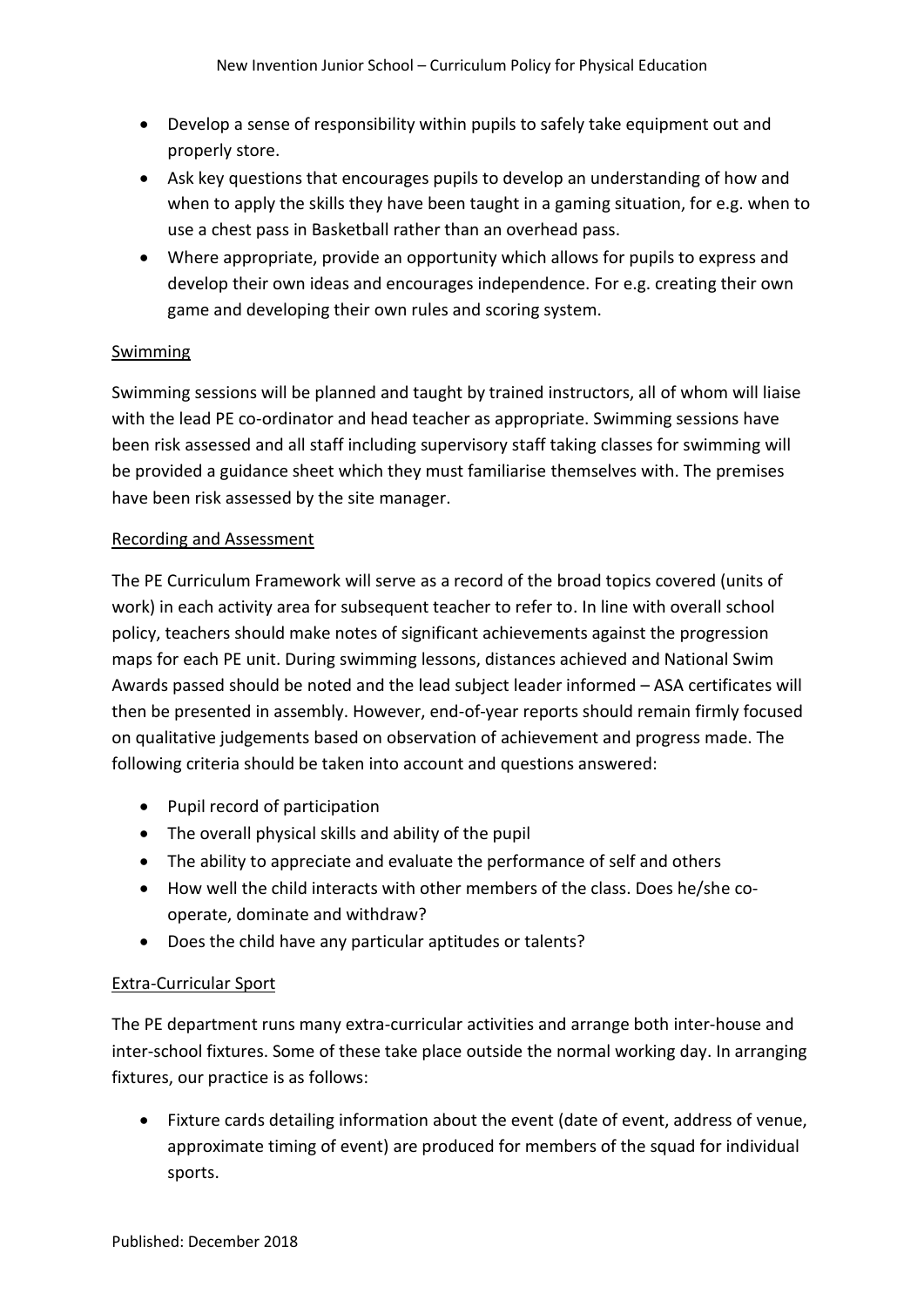- As many fixtures as possible are included on our termly calendar in conjunction with P.E topics that are in curriculum time.
- If a fixture is cancelled, postponed or re-arranged (which tends to happen at very short notice), parents/carers will be informed via text or phone call through the school office.
- For travel to and from another close venue, we ask parents/carers to transport their own children. Children must be collected at 15:00 from Reception. However some events are all day activities for which we provide transport.
- Children do not return to school after the event if it is an after school fixture.
- We ask parents/carers to take care of their own children throughout the event.

Some of the sporting opportunities provided include:

- Morning and after-school clubs, available to all age groups and in a range of activities.
- Competition against other primary schools in a wide range of sports through local school arrangements.
- Friendly matches against other schools/groups.
- Exhibiting work: a dance performance in assembly or attendance at a Gymnastics festival.
- It builds on their team building and problem solving.

It is an honour (as well as great experience) to represent the School in a sports fixture. We hope that parents/carers will encourage and support their child's commitment and achievements as well as the efforts of many members of staff on their child's behalf

#### How PE Teaching is Monitored, Reviewed and Evaluated

The lead subject leader will have an overview of progression in PE which will be based on a professional dialogue with colleagues and through internal moderation. Formal monitoring of this subject will be carried out by the lead subject leader under the direction of senior staff. The lead subject leader will monitor planning and observe lessons being taught by both teachers and all sports coaches from an external agency; this will take place termly. Feedback will be shared with senior members of staff. Where appropriate, the lead subject leader will seek support from specialists to evaluate teaching of particular areas of the curriculum (e.g. Gymnastics and Dance).

# **Health and Safety**

#### PE Kit

At the beginning of each academic year, parents will be informed by letter of PE requirements. Our sports kit is in keeping with our high expectations of appearance, performance and behaviour of our pupils. We have the following dress code for PE and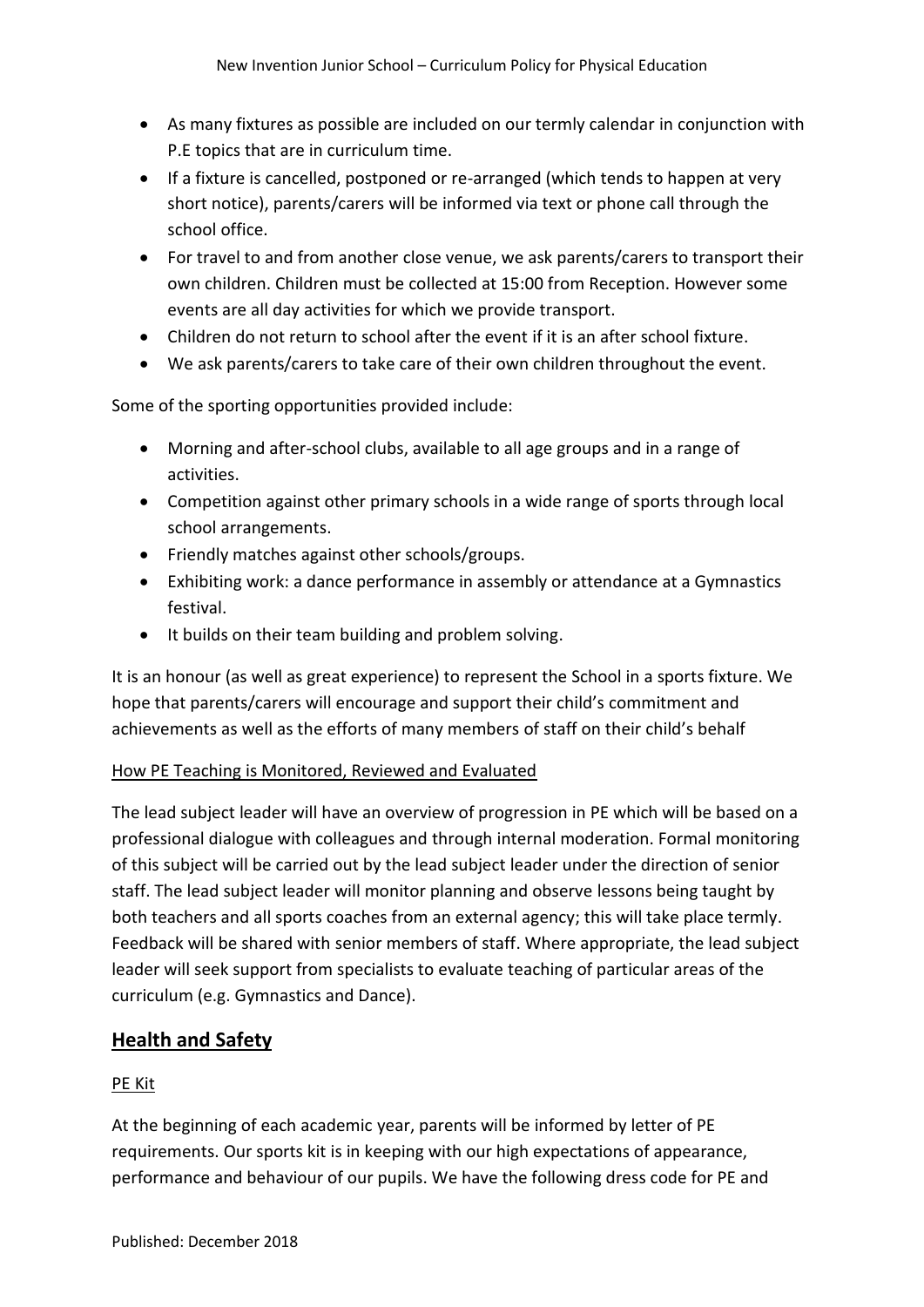Games starting from September 2015.In the interest of hygiene, teachers will insist on children changing into the following kit for PE lessons:

Girls

Black shorts or black leggings/track pants (for religious reasons/in cold weather)

White t-shirt

NIJ's jumper (in cold weather)

Black plimsolls or trainers

Swimming: plain swimming costume (blue if possible) and swimming cap. Goggles (optional)

Boys

Black Shorts

Black track pants (in cold weather)

White t-shirt

NIJ's jumper (in cold weather)

Black plimsolls or trainers

Swimming: plain swimming trunks (blue if possible) and swimming cap. Goggles (optional)

PE kits should be sent into school at the start of every week and should be taken home for washing at the end of the week. Children must have a water bottle available during all PE lessons. No child is allowed to participate in swimming, games or PE if they are wearing jewellery (with the only exception being Sikhs who may wear a Kara bracelet **if safe to do so**. If there are health and safety concerns, children may be requested to move their Kara bracelet up their arm or cover their Kara bracelet with a tennis sweat-band or bandage).

A child who has forgotten their kit will first be reminded by their teacher/sports coach. If it is an ongoing issue, a letter will be sent to parents stating the above and an informal conversation may be appropriate.

#### Accidents

For minor injuries (bumps and bruises), children will be encouraged to continue to participate in the lesson. For small cuts and grazes, a teaching assistant or responsible child will accompany children to the office where they will receive first aid. For serious accidents (head injuries, serious cuts or suspected fractures), the teacher/sports coach will stay with the child and send the teaching assistant or two responsible children to inform the office. After the incident, an accident report form will be completed (available in the office/staff room).